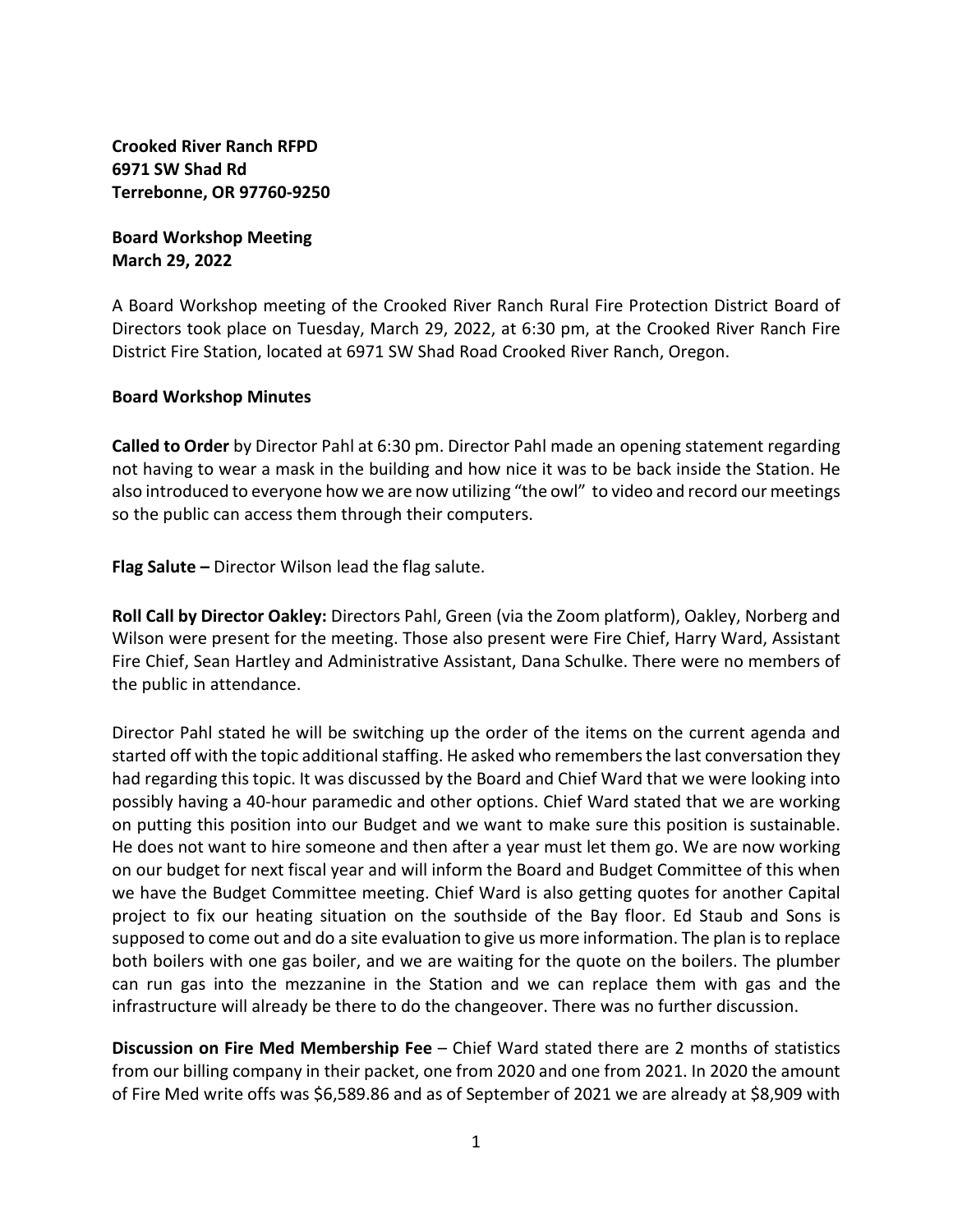three more months of billing to be completed. He is estimating there will be another \$2,000 added on for the additional three months. He stated that at this time we are solvent, and we are barely breaking even on this program. He also factored in the administrative time to process the membership payments, along with the postage fees and Stripe/PayPal fees. There was a question from Director Norberg regarding the price of envelopes and if a whole box was utilized, per month. Administrative Assistant, Dana Schulke stated "no." Director Norberg also stated that we could be utilizing the state's surplus site to order these envelopes and be saving money. Director Norberg stated she is having a tough time justifying increasing the membership fee as she feels an increase of \$10 would be too much. Director Green reviewed the statistical information with the Board and stated in essence it would take two Fire Med memberships per month to cover Dana's processing of the memberships. He also reviewed the math further with the Board on the costs of the program. Director Wilson stated that most of the surrounding Districts utilize Life Flight or AirMed for the processing of the Fire Med program and they do not have the expense of doing this program through the District. Chief Ward stated that we have looked at this possibility a couple of years back and having them take it over at the suggested \$55/yr. However, Chief Hartley stated to offset the difference we needed an additional 20-30 members, and we would still be getting the same about of money. Director Oakley asked how profitable this program is for the District. Chief Ward stated it is a cost savings for the residents. Chief Hartley stated that historically looking at just last year we are at that point the Fire Med memberships are not going to cover all the write off's and we will be in the Red. Further discussion ensued between the Board and the staff on this topic. Director Green stated he would like to increase our fee by only \$5 to cover our backside and Director Pahl agreed. Director Wilson stated he thinks we just need to restructure the program and Director Norberg agreed with him. Director Oakley expressed her concerns on the program. Further discussion ensued between the Board and staff on our ambulance rates and Chief Hartley stated we need to look at revising our rates every four years. Director Green stated that after doing the math again, we will have to investigate increasing our ambulance rates and increase the Fire Med membership by \$5 to keep us solvent. The Board requested that we ask our billing company why charges are being disallowed, as well as asking them about what "uncollected" fees means and what is driving the amount of uncollected fees. Chief Hartley will send an email to them to ask these questions. Further discussion ensued between the Board and staff. It was decided by the Board to continue this topic at April's Board meeting under Unfinished Business.

**Steering Committee Update** – Chief Ward stated that at their last meeting, they discussed what information needs to be on the questionnaire. He found a questionnaire from Boise Fire which was helpful, as well as calling SDAO (Special Districts Association of Oregon) for assistance and their time to review the questions he had put together. SDAO also added a few more questions to put on the questionnaire. Chief Ward sent the questions to the Steering Committee members for review, and they will clean it up again before the questionnaire goes out to Survey Monkey. He would like to put out a post card to the residents with a QR code, so they can scan the code and it will automatically take them to the survey. This survey will give us an idea of who the community is as far as demographics. The goal is to get this survey out in April and get them back from the residents in May. The next step would be to have other surrounding districts and businesses answer some questions in a SWOT meeting. Director Wilson asked if it might be better